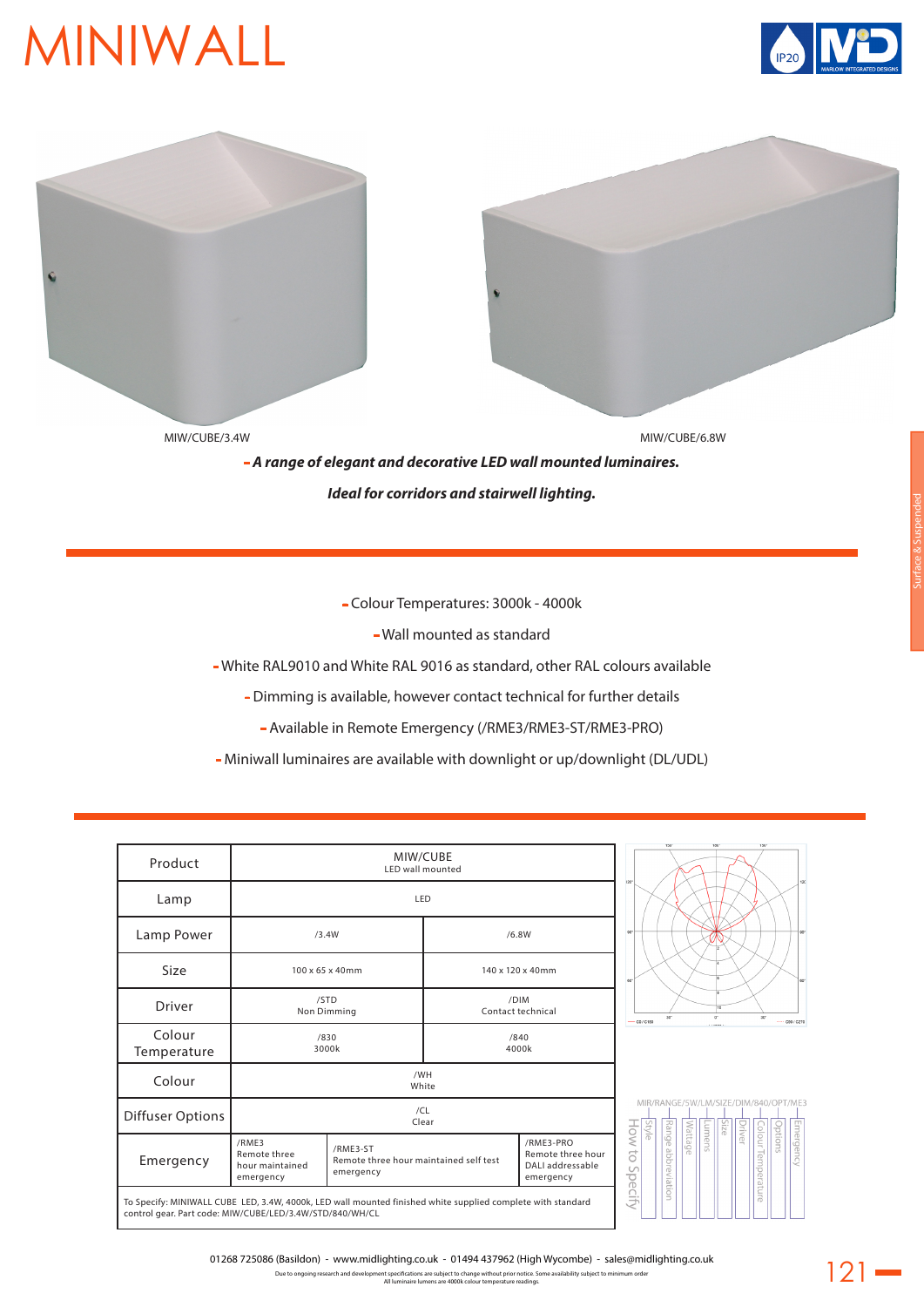## MINIWALL





MIW/SLIM/6W MIW/SLIM/12W

- *A range of elegant and decorative LED wall mounted luminaires. Ideal for corridors and stairwell lighting.*

- Colour Temperatures: 3000k - 4000k

- Wall mounted as standard

- White RAL9010 and White RAL 9016 as standard, other RAL colours available

- Dimming is available, contact technical for further details

- Available in Remote Emergency (/RME3/RME3-ST/RME3-PRO)

- Miniwall luminaires are available with downlight or up/downlight (DL/UDL)

| Product                                                                                                                                                                 | MIW/SLIM<br>LED wall mounted                          |                                                                 |                           |                                                                 |                                        |                       |         |                   |        |              |                    |                 | 120       |
|-------------------------------------------------------------------------------------------------------------------------------------------------------------------------|-------------------------------------------------------|-----------------------------------------------------------------|---------------------------|-----------------------------------------------------------------|----------------------------------------|-----------------------|---------|-------------------|--------|--------------|--------------------|-----------------|-----------|
| Lamp                                                                                                                                                                    |                                                       | LED                                                             |                           |                                                                 | $120^{\circ}$                          |                       |         |                   |        |              |                    |                 |           |
| Lamp Power                                                                                                                                                              |                                                       | /6W                                                             | /12W                      | so <sup>1</sup>                                                 |                                        |                       |         |                   |        |              |                    | so <sup>+</sup> |           |
| Size                                                                                                                                                                    | 380 x 35 x 30mm                                       |                                                                 |                           | 530 x 35 x 30mm                                                 |                                        |                       |         |                   |        |              |                    |                 | 60°       |
| <b>Driver</b>                                                                                                                                                           | /STD<br>Non Dimming<br>/830                           |                                                                 | /DIM<br>Contact technical | $- 00/0180$                                                     | 30"                                    |                       |         | 10<br>$0^{\circ}$ |        | $30^{\circ}$ |                    | 690 / 6270      |           |
| Colour<br>Temperature                                                                                                                                                   |                                                       | 3000k                                                           |                           | /840<br>4000k                                                   |                                        |                       |         | <b>ALAMA</b>      |        |              |                    |                 |           |
| Colour                                                                                                                                                                  | /WH<br>White                                          |                                                                 |                           |                                                                 |                                        |                       |         |                   |        |              |                    |                 |           |
| <b>Diffuser Options</b>                                                                                                                                                 | /CL<br>Clear                                          |                                                                 |                           | <b>Style</b>                                                    | MIR/RANGE/5W/LM/SIZE/DIM/840/OPT/ME3   |                       |         | Size              | Driver |              |                    |                 |           |
| Emergency                                                                                                                                                               | /RME3<br>Remote three<br>hour maintained<br>emergency | /RME3-ST<br>Remote three hour maintained self test<br>emergency |                           | /RME3-PRO<br>Remote three hour<br>DALI addressable<br>emergency | $\sim 100$<br>$\overline{C}$<br>$\cup$ | Range<br>abbreviation | Wattage | Lumens            |        |              | Colour Temperature | pptions         | Emergency |
| To Specify: MINIWALL SLIM LED, 12W, 4000k, LED wall mounted finished RAL9010 supplied complete with standard<br>control gear. Part code: MIW/SLIM/LED/12W/STD/840/WH/CL |                                                       |                                                                 |                           |                                                                 | pecify                                 |                       |         |                   |        |              |                    |                 |           |



Due to ongoing research and development specifications are subject to change without prior notice. Some availability subject to minimum order All luminaire lumens are 4000k colour temperature readings.